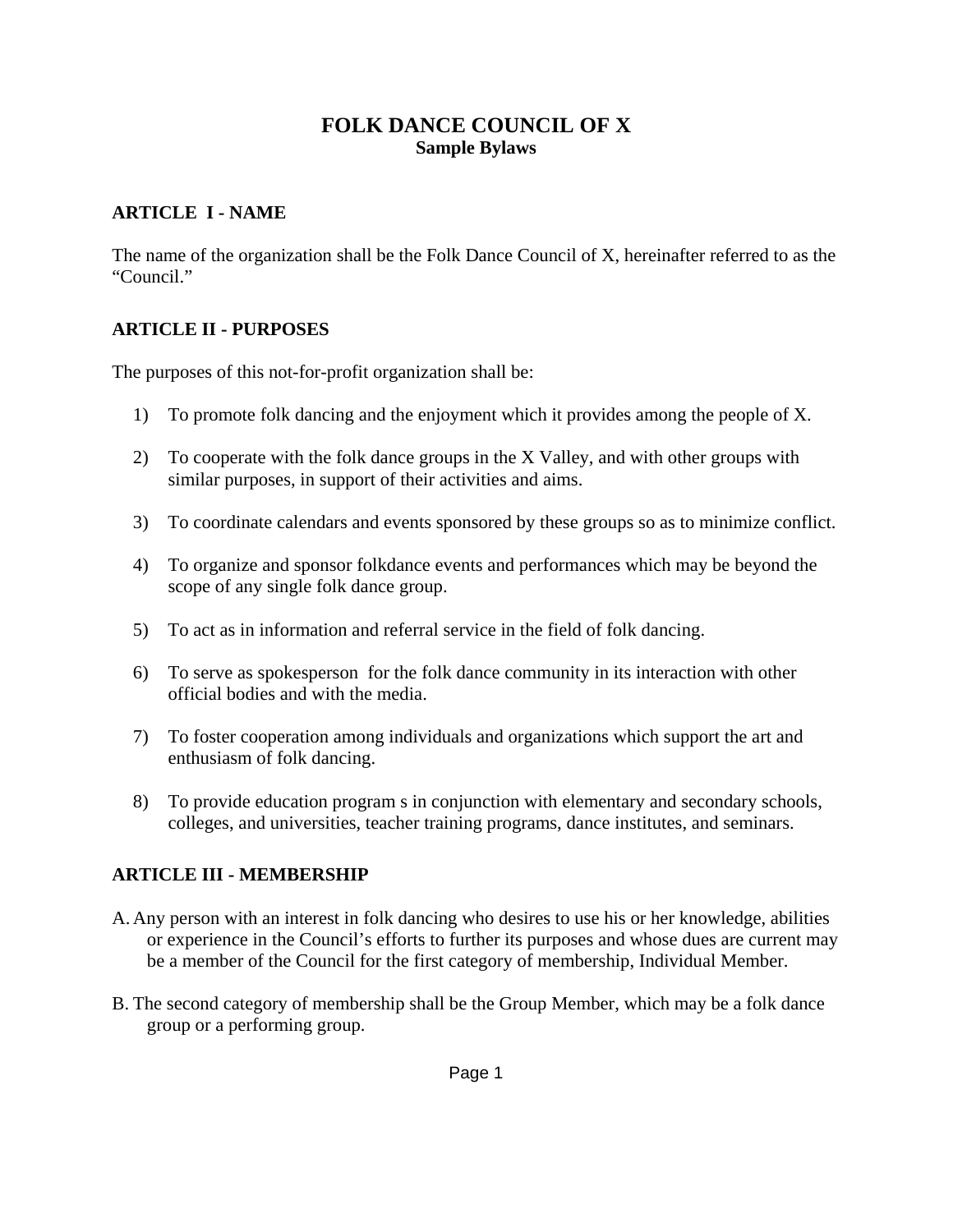- C. The Board of Directors shall have the power to create other categories of membership as it deems desirable.
- D. Should any good and sufficient cause arise to expel a member of the Council, this can be accomplished by an affirmative vote of 2/3 of the members attending a general membership meeting, providing that:
	- 1. a motion to expel must have been read into Council minutes at the previous general membership meeting, together with a statement of cause;
	- 2. due process is followed, and proper notice is given to the entire membership.

# **ARTICLE IV - DUES**

- A. Annual dues shall be those set by the Board of Directors at a regular meeting of the Board. The Board shall have power to set special dues for different categories of membership.
- B. The board shall have the power to set rules providing for cancellation of membership of those who have failed to pay the dues for the current year.

# **ARTICLE V - BOARD OF DIRECTORS**

- A. The Board of Directors shall consist of an elected President, Vice-President, Secretary, Treasurer and the four Members-at-Large, as well as the Immediate Past President and the appointed Chairs of the Standing Committees. The number of Chairpersons may not equal or exceed the number of elected Board members.
- B. Board members may hold only one seat on the Board at any given time and shall be entitled to one and only one vote on the Board.
- C. If a vacancy occurs on the Board, it shall be filled as soon as possible by appointment of the President with the approval by the Board.
- D. The Board shall meet not fewer than four times a year at the call of the President, or at the request of three or more Board members. A quorum of the Board shall consist of a majority of the Board members in office at the time. A majority vote of those Board members present and voting is necessary to transact business.
- E. Board meetings shall be announced through the mail or electronically, if available, at least two weeks in advance of the meeting, and shall be open to all members of the Council. In case of urgency, notice by telephone or electronically shall be acceptable.
- F. Should any good and sufficient cause arise to expel a member of the Board, this can be accomplished by a 2/3 vote taken in a secret ballot with all Board members in attendance at a Board meeting, providing that: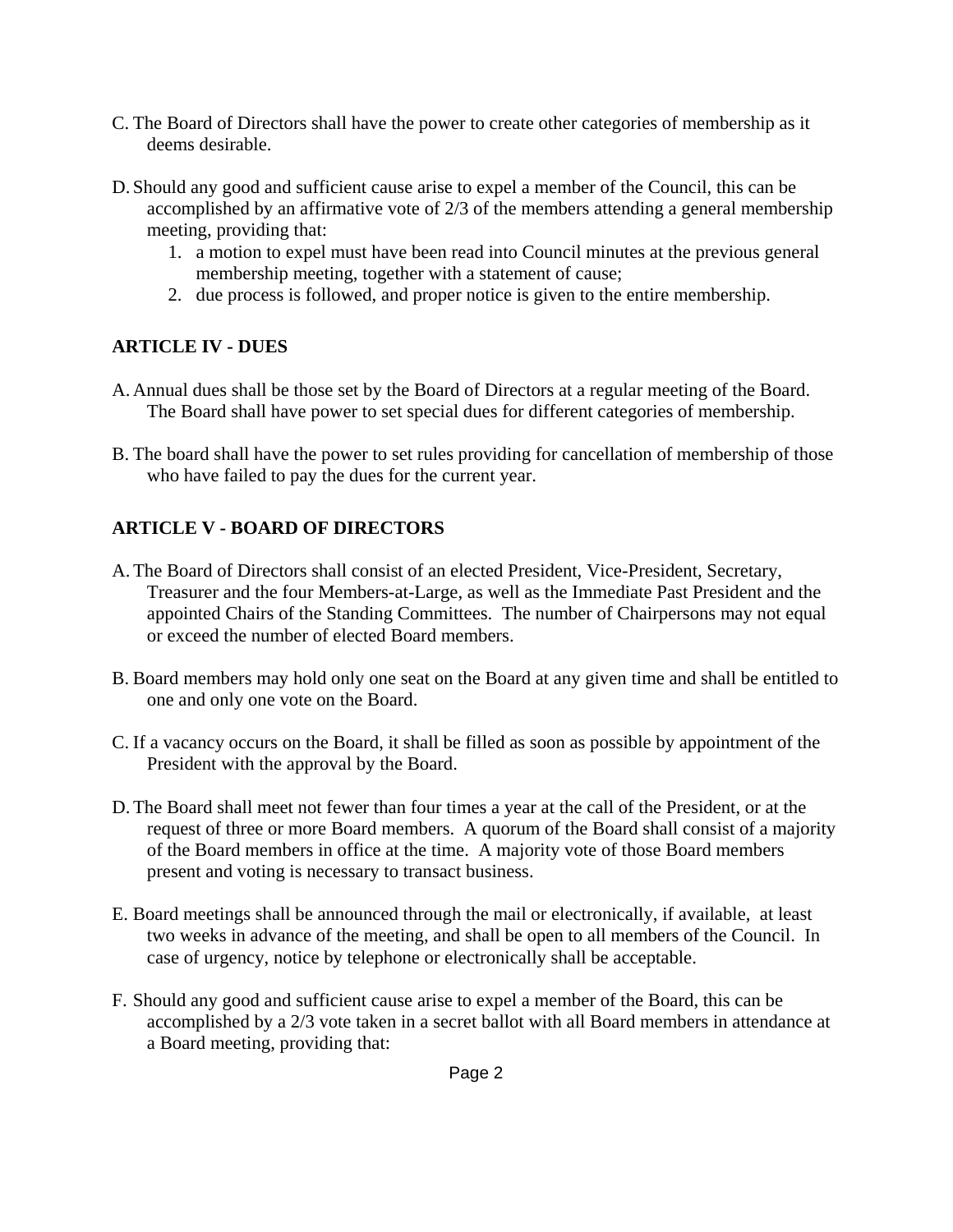- 1. a motion to expel must have been read into the Board minutes at the previous Board meeting, together with a statement of cause;
- 2. due process is followed, and proper notice is given to the entire Board.

## **ARTICLE VI - DUTIES OF THE BOARD OF DIRECTORS**

- A. Officers shall be elected to serve a term of two years beginning September 1 of the election year. Elections will be held every other year.
- B. The Board shall be responsible for the functioning of the organization. All activities, expenditures, plans, and programs are subject to the approval of the Board.
- C. The President shall preside at all meetings of the Council and the Board, execute written instruments in the name of the Council, and shall perform all of the duties normally performed by the chief executive officer of an organization.
- D. The Vice-President shall perform the duties of the President in the absence of the President, perform such other duties as may be assigned to him by the President, and shall be an ex officio member of all committees.
- E. The Secretary shall take the minutes of all Council and Board meetings, keep a complete file of them, issue notices of meetings, and shall perform all of the duties normally performed by the secretary of an organization.
- F. The Treasurer shall collect and deposit the funds of the organization, pay all approved bills, make financial reports to the Council and the Board when so requested, arrange for a complete audit of the Council's books, if so requested, before leaving office, and shall perform all of the duties normally performed by the treasurer of an organization.

## **ARTICLE VII - COMMITTEES**

- A. The Standing Committees shall be those of Membership, Publicity, and Ways and Means. In addition, the Board shall have the power to establish such ad hoc committees as it may deem desirable and necessary. The President, with the advice and consent of the Board, shall have the power to appoint and remove the chairs of ad hoc committees.
- B. The Membership Committee shall be responsible for developing ideas and programs for increasing the membership of the organization, for processing memberships, and shall maintain an up-to-date, official mailing list of all the members.
- C. The Publicity Committee shall be responsible for informing the membership of the Council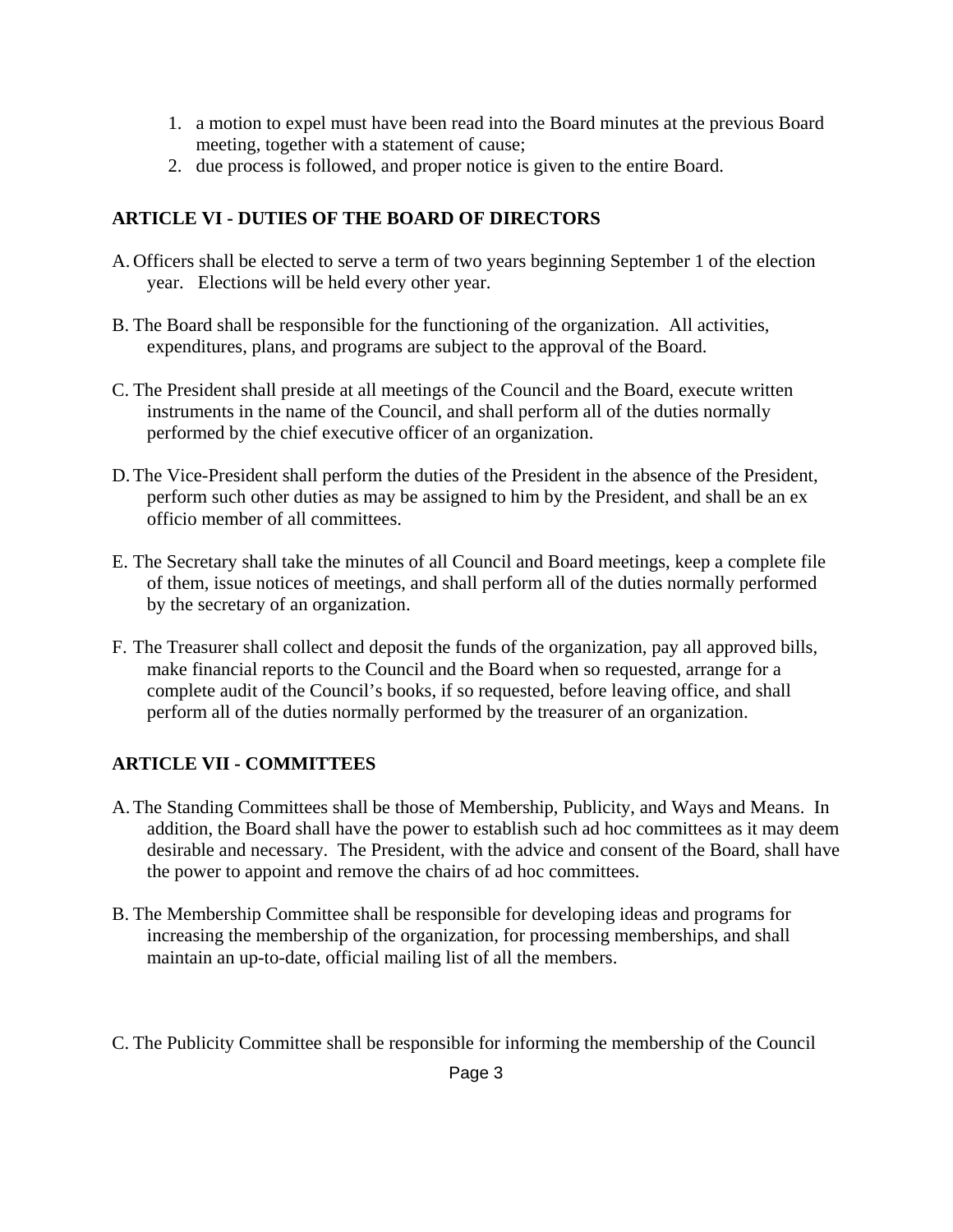and the public generally of the Council's activities through publications, press releases, public listings, correspondence, and any other procedures which will bring the Council and its activities to the attention of the public.

- D. The Ways and Means Committee shall be responsible for the formulation and execution of proposals for generating funds for the operations of the Council.
- E. Committee membership shall be drawn from the folkdance community on the basis of interest. The chairs of all committees shall have the primary responsibility for obtaining members for their respective committees.
- F. All committees shall keep a file of appropriate records of their activities. All committee chairpersons shall be responsible for transferring inactive files to the Secretary for save keeping, and turning over all other files to their successors.

## **ARTICLE VIII - ELECTIONS**

- A. Not later than March 1 of an election year, the President, with the approval of the Board, shall select from the membership of the Council, a Nominations Committee consisting of three members of which one will be appointed a Chairperson. Members of the current Board may not serve as members of the Nominations Committee.
- B. Nominations shall be accepted by the Nominations Committee by May 15 of an election year. The Council membership shall be notified by mail of the time period that nominations are being accepted and how members interested in being candidates may contact the Nominations Committee.
- C. Not later than June 1 the Nominations Committee shall submit a slate of candidates to the Board, all of whom shall have previously consented to serve if elected, for the positions of President, Vice-President, Secretary, Treasurer, and four Members-at-Large.
- D. Each member, regardless of category, shall be entitled to vote for one candidate for each of the positions of President, Vice-President, Secretary, Treasurer, and for four candidates for the position of Member-at-Large.
- E. Balloting shall be done entirely by mail. Not later than July 1 ballots shall be mailed to the Council membership. Ballots must be postmarked not later than July 31 to be counted.
- F. The Council membership shall be notified of the election results by mail by September 30.

#### **ARTICLE IX - MEETINGS**